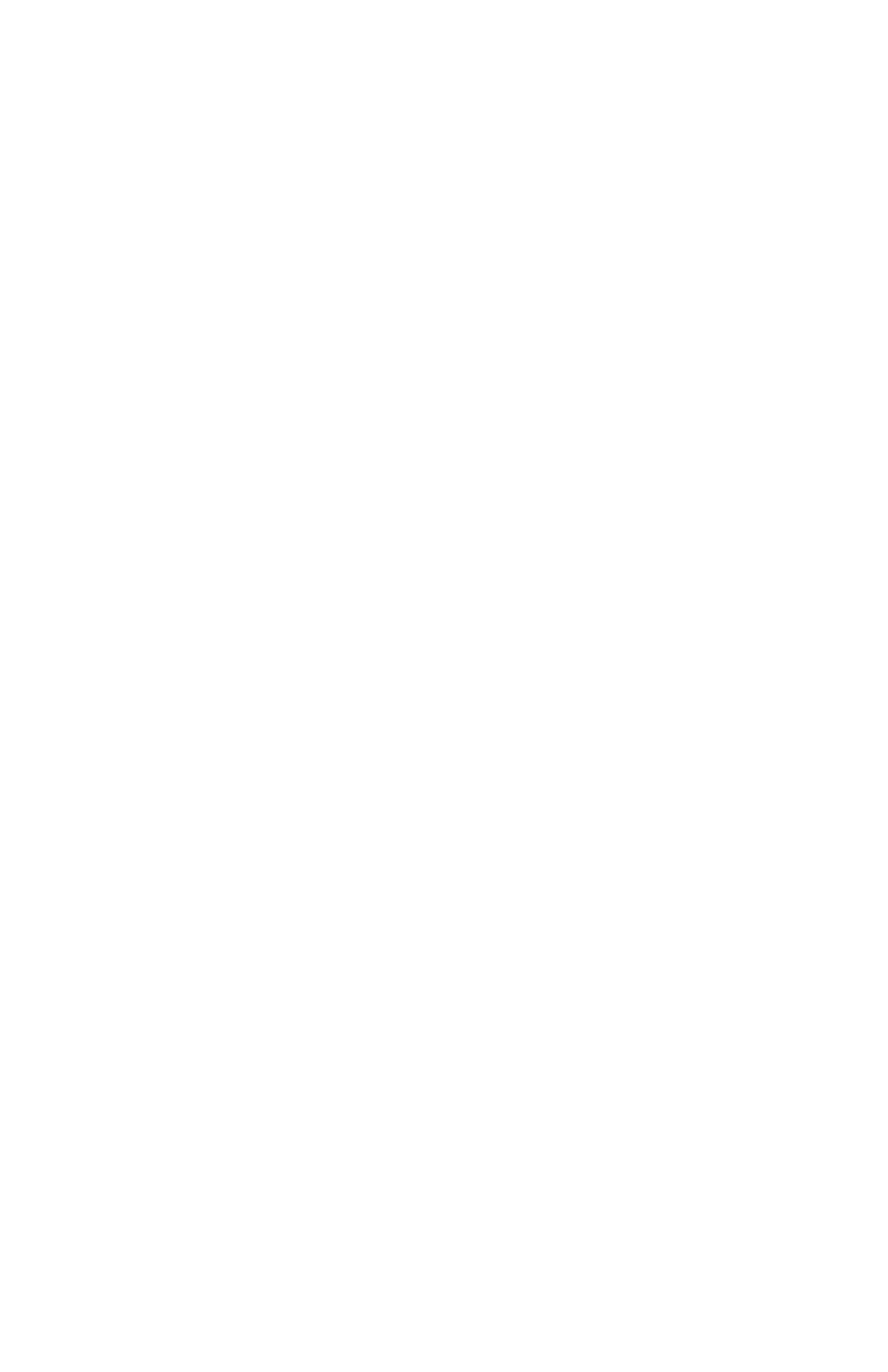#### **Introduction**

This list has been prepared to accompany the landscaping regulations in the Lake County Land Development Regulations. This resource provides lists of suitable and unsuitable landscaping materials. The lists of suitable trees and shrubs should be used to select the vegetation required to meet minimum landscaping standards.

# **resources**

The Plant List for Lake County has been developed from the following resources:

**1. Plants** - Florida Yards and Neighborhoods, Florida-Friendly Plant List 2006, as amended. The Florida Yards and Neighborhoods plant list may also be located at the website: http://fyn.ifas.ufl.edu/materials/list.pdf

Additionally, an interactive website for plant selection is located at: http://floridayards.org/fyplants/index.php

- A. The required approved plants shall be selected from the Hardiness Zones 9A and/or 9B listings, or as appropriate for Lake County, FL.
- B. Trees that have a mature height listed as thirty-one (31) feet or greater shall be considered Canopy Trees and those trees that have a mature height of less than thirty-one (31) feet shall be considered Ornamental Trees. Trees listed with a "varies" height shall be evaluated on a case-by-case basis.
- C. Plants listed as "Vines", "Grasses" and "Perennials" are generally considered groundcovers; however those plants that meet the required dimensional sizes (height, spread and container size) may be credited as shrubs or groundcover. Plants listed as "Annuals" may only be credited towards required groundcovers when utilized.
- D. Plants listed as "Palms and Palm-Like Plants" in the Florida Yards and Neighborhoods listing may be credited as palm trees when the mature listed height is greater than sixteen (16) feet.
- **2. Turf**  New and Not So New Lawn Grasses for Florida, (Publication ENH 1033) as amended by IFAS (Institute of Food and Agricultural Sciences) at the University of Florida Extension Service. http://edis.ifas.ufl.edu/EP288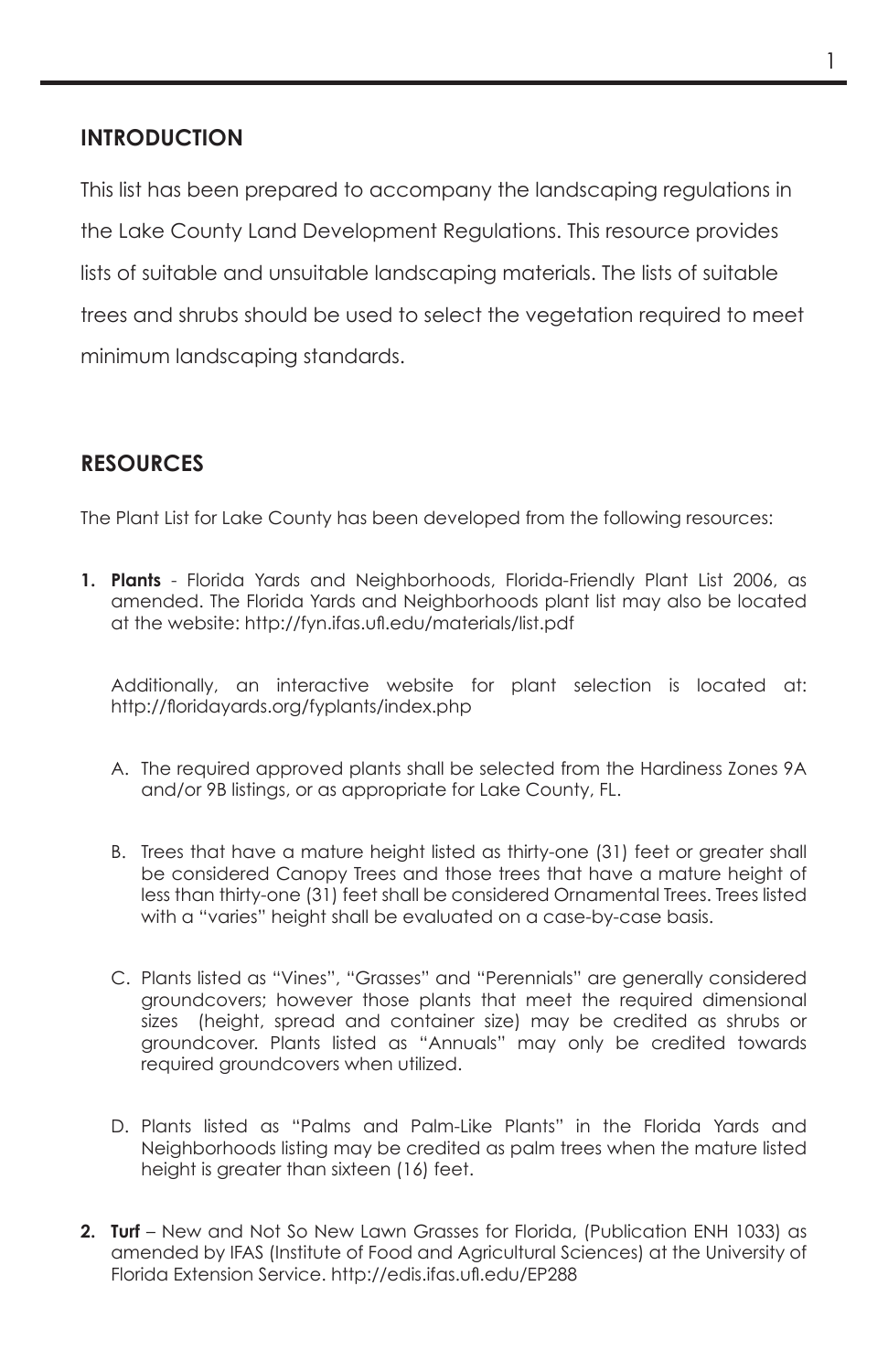### **Prohibited Vegetation**

The prohibited vegetation are those plants listed below according to:

- 1. The Noxious Weed List developed by The Florida Department of Agriculture and Consumer Services dated July 6, 2004 or as amended. The Noxious Weed List may also be found in the Florida Administrative Code, Chapter 5B-57.007
- 2. Plants listed in Florida Statues 369.251 (1)
- 3. Category I & II Invasive plants as listed by the Florida Exotic Pest Plant Council: http://www.fleppc.org
- 4. Aquatic Plants The Center for Aquatic and Invasive Plants, University of Florida IFAS, http://aquat1.ifas.ufl.edu/ie6/index.html and Prohibited Aquatic Plants per F.A.C. 5B-64.011 (Formerly F.A.C. 62C-52.011)

| <b>Common Name</b>             | <b>Botanical Name</b>   | <b>Removal Required</b><br>(Yes/No) |
|--------------------------------|-------------------------|-------------------------------------|
| Rosary Pea                     | Abrus precatorius       | No                                  |
| Earleaf Acacia                 | Acacia auriculiformis   | No                                  |
| Mimosa, Silk                   | Albizia julibrissin     | No                                  |
| Woman'S Tongue                 | Albizia lebbeck         | No                                  |
| Sessile Joyweed                | Alternanthera sessilis  | Yes                                 |
| Coral Ardisia                  | Ardisia crenata         | No                                  |
| Shoebutton Ardisia             | Ardisia elliptica       | No                                  |
| Asparagus-Fern                 | Asparagus aethiopicus   | No                                  |
| Orchid Tree                    | Bauhinia variegata      | No                                  |
| <b>Bishopwood Tree</b>         | Bischofi a javonica     | No                                  |
| Paper Mulberry                 | Broussonetia papyrifora | Yes                                 |
| Santa Maria                    | Calophyllum antillanum  | No                                  |
| Australian-Pine, Beach She Oak | Casuarina equisetifolia | Yes                                 |
| Suckering Australian-Pine      | Casuarina glauca        | Yes                                 |
| Pilipiliula, Mackie's Pest     | Chrysopogon aciculatus  | Yes                                 |
| Camphor Tree                   | Cinnamomum camphora     | <b>No</b>                           |
| Wild Taro                      | Colocasia esculenta     | No                                  |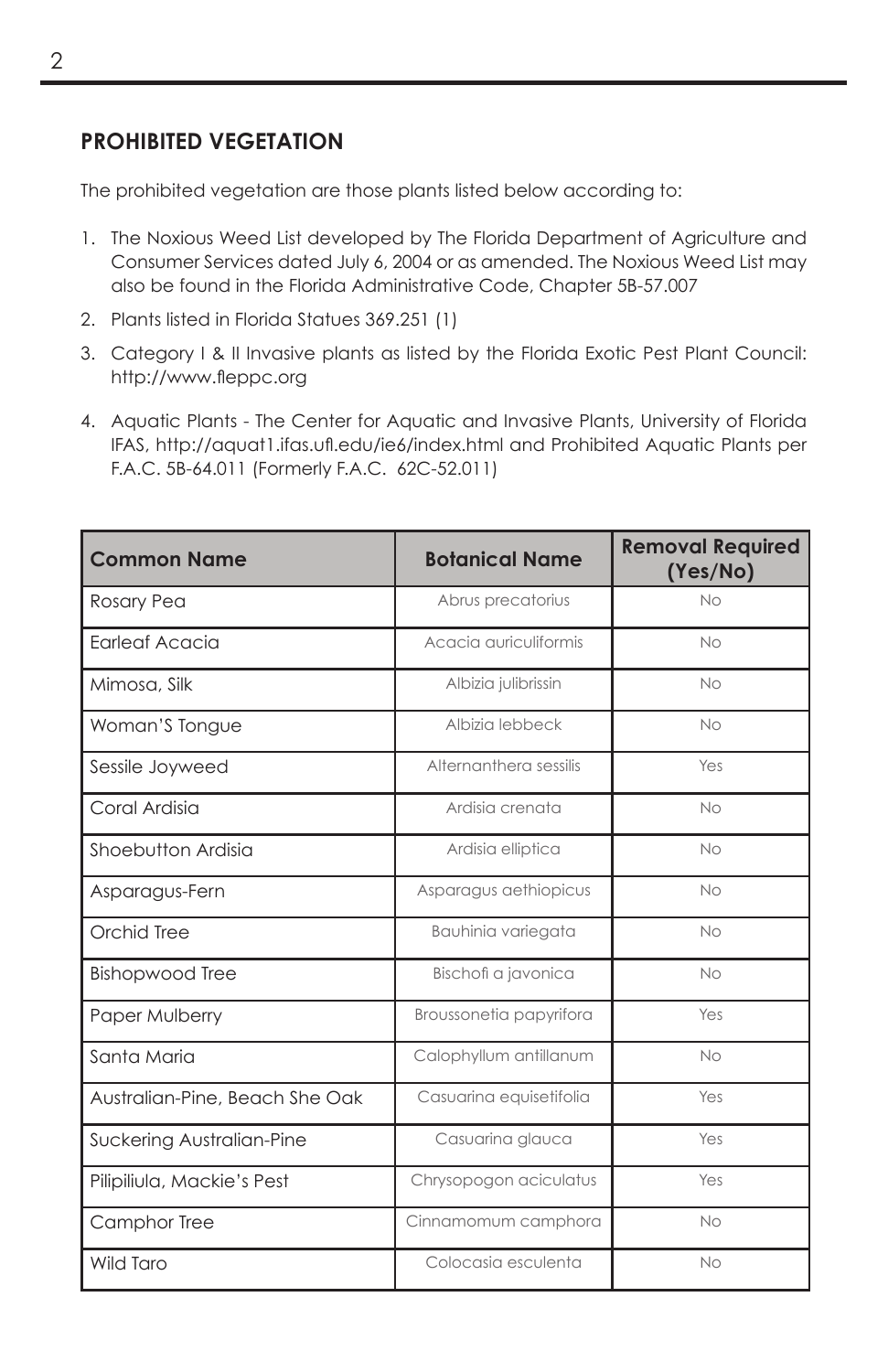| <b>Common Name</b>                        | <b>Botanical Name</b>                                | <b>Removal Required</b><br>(Yes/No) |
|-------------------------------------------|------------------------------------------------------|-------------------------------------|
| Lather Leaf                               | Colubrina asiatica                                   | N <sub>O</sub>                      |
| Benghal dayflower,<br>Tropical Spiderwort | Commelina benghalensis                               | Yes                                 |
| Swamp stone crop                          | Crassula helmsii                                     | No.                                 |
| Carrotwood N                              | Cupaniopsis<br>anacardioides                         | Yes                                 |
| Dodder                                    | Cuscata spp. (Except the<br>native FL species)       | Yes                                 |
| Winged Yam                                | Dioscorea alata                                      | Yes                                 |
| Air-Potato N                              | Dioscorea bulbifera                                  | Yes                                 |
| Devil's Thorn                             | Emex spinosa                                         | Yes                                 |
| Ear Tree                                  | Enterlobium cyclocarpum                              | Yes                                 |
| <b>Eucalyptus Species</b>                 | Eucalyptus species                                   | Yes                                 |
| Painted Euphorbia                         | Euphorbia prunifolia                                 | Yes                                 |
| Water-Hyacinth P                          | Eichhornia crassipes                                 | No                                  |
| Surinam Cherry                            | Eugenia uniflora                                     | No.                                 |
| Laurel Fig                                | Ficus microcarpa                                     | No                                  |
| Laurel Fig                                | Ficus nitida                                         | No                                  |
| Laurel Fig                                | Ficus retusa                                         | No                                  |
| Silk Oak                                  | Grevillea robusta                                    | Yes                                 |
| <b>Hydrilla</b>                           | Hydrilla verticillata                                | No                                  |
| Green Hygro                               | Hygrophila polysperma                                | No                                  |
| West Indian Marsh Grass                   | Hymenachne<br>amplexicaulis                          | No                                  |
| <b>Brazalian Satintail</b>                | Imperata brasiliensis                                | Yes                                 |
| Cogon Grass                               | Imperata cylindrical<br>(I. brasiliensis Misapplied) | Yes                                 |
| Waterspinach P,                           | Ipomoea aquatica                                     | No.                                 |
| Morning Glory                             | Ipomoea fistulosa                                    | No                                  |
| Little Bell, Aiea Morning Glory           | Ipomoea triloba                                      | Yes                                 |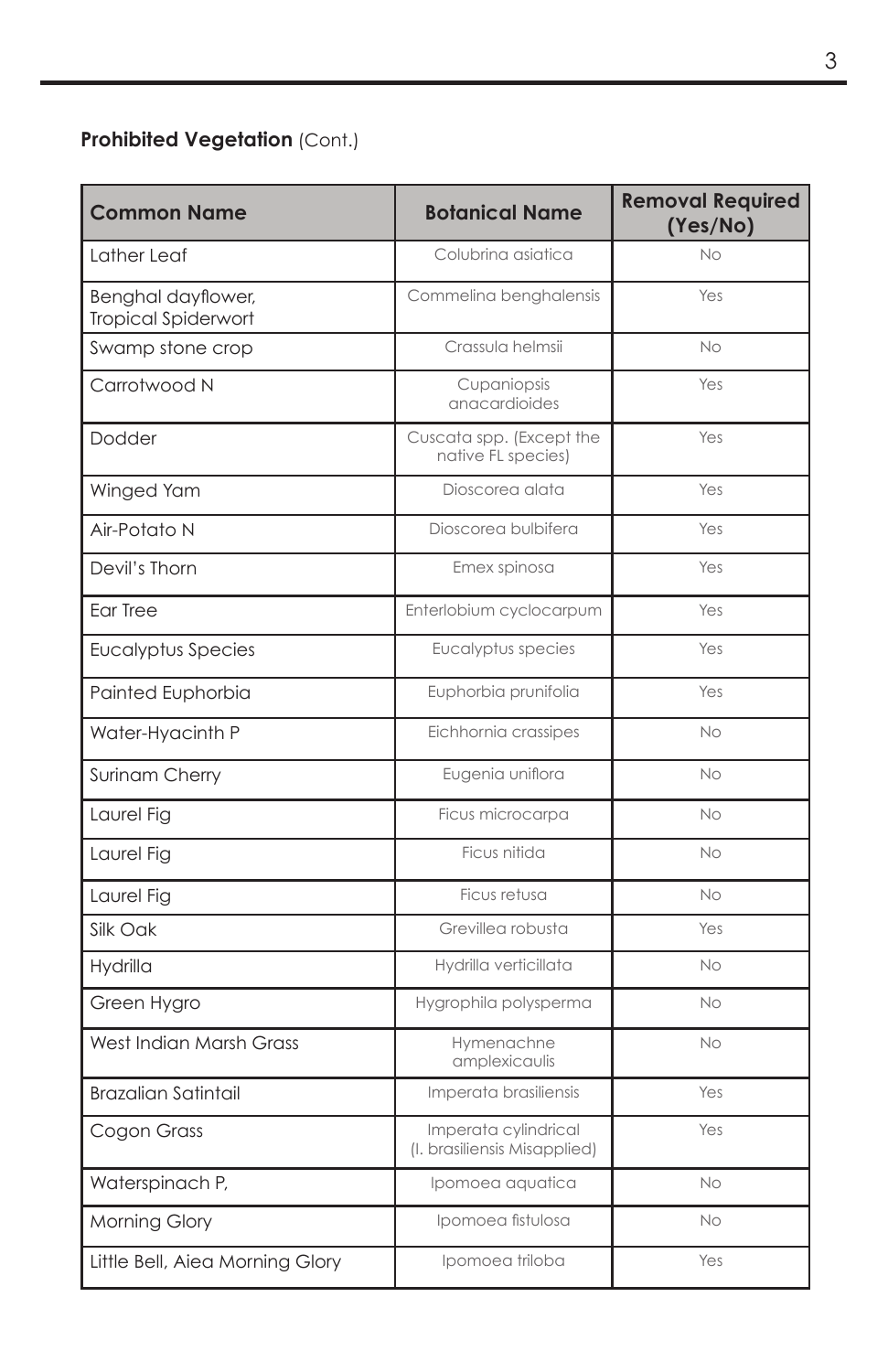| <b>Common Name</b>           | <b>Botanical Name</b>      | <b>Removal Required</b><br>(Yes/No) |
|------------------------------|----------------------------|-------------------------------------|
| Gold Coast Jasmine           | Jasminum dichotomum        | No                                  |
| <b>Brazilian Jasmine</b>     | Jasminum fluminense        | <b>No</b>                           |
| Golden Rain Tree             | Koelreuteria elegans       | <b>No</b>                           |
| African elodea               | Lagarosiphon spp.          | <b>No</b>                           |
| Lantana, Shrub               | Lantana camara             | <b>No</b>                           |
| <b>Glossy Privet</b>         | Ligustrum lucidum          | <b>No</b>                           |
| Chinese Privet.              | Ligustrum sinense          | <b>No</b>                           |
| Sawah flowing rush           | Limnocharis flava          | <b>No</b>                           |
| Ambulia                      | Limnophila sessiliflora    | No                                  |
| Japanese Honeysuckle         | Lonicera japonica          | <b>No</b>                           |
| Peruvian Primrosewillow      | Ludwigia peruviana         | <b>No</b>                           |
| Japanese Climbing Fern       | Lygodium japonicum         | Yes                                 |
| Old World Climbing Fern      | Lygodium microphyllum      | Yes                                 |
| Purple loosestrife           | Lythrum salicaria          | <b>No</b>                           |
| Cat'S Claw Vine              | Macfadyena unguis-cati     | <b>No</b>                           |
| Sapodilla S                  | Manilkara zapota           | <b>No</b>                           |
| Melaleuca, Paper Bark        | Melaleuca quinquenervia    | Yes                                 |
| Indian Rhododendron          | Melastoma<br>malabathricum | Yes                                 |
| Chinaberry Tree              | Melia azedarch             | Yes                                 |
| Giant Sensitive Plant        | Mimosa invisa              | Yes                                 |
| Catclaw Mimosa               | Mimosa pigra               | Yes                                 |
| Arrowleaf False Pickerelweed | Monochoria hastata         | No                                  |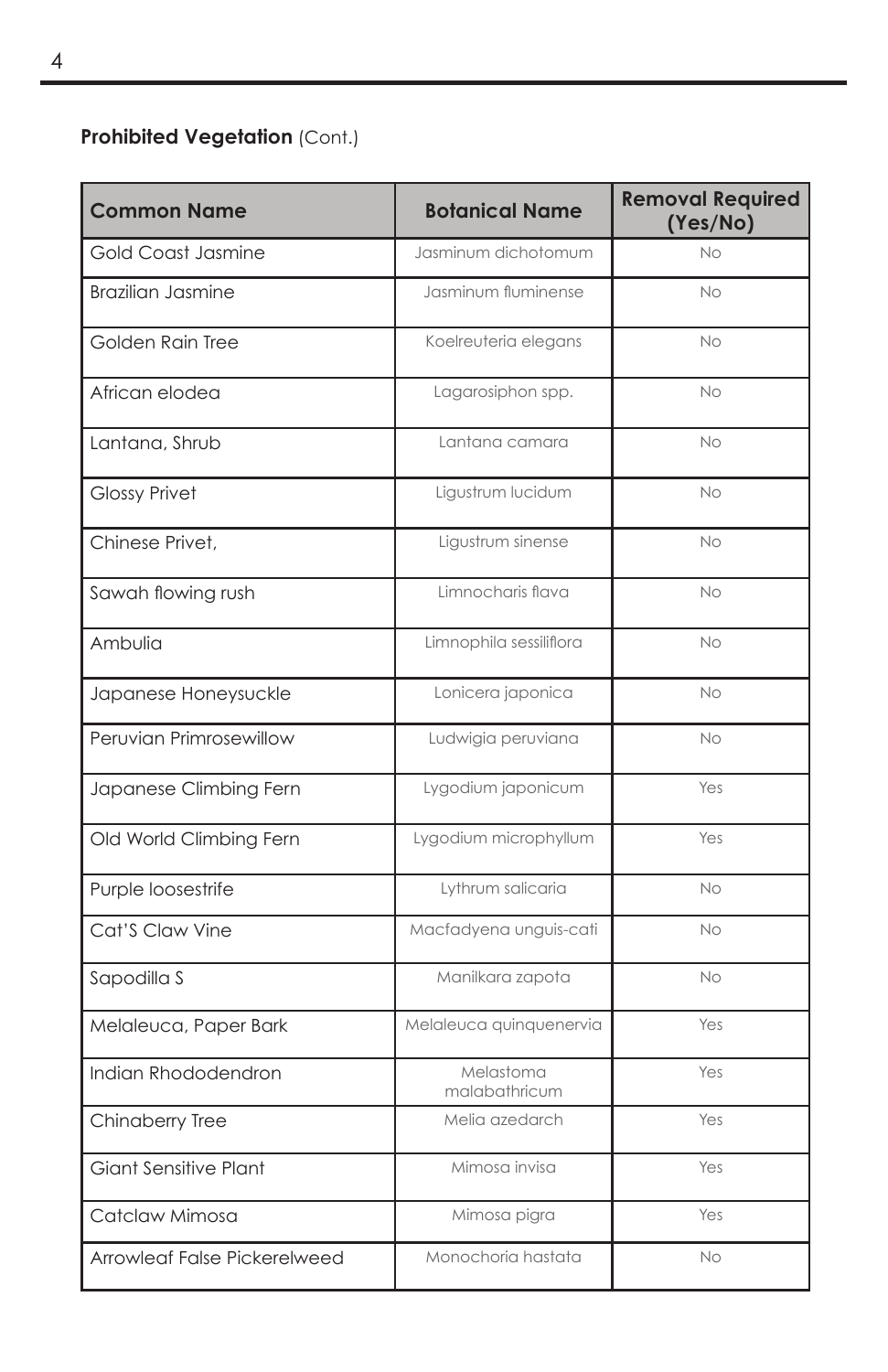| <b>Common Name</b>            | <b>Botanical Name</b>                         | <b>Removal Required</b><br>(Yes/No) |
|-------------------------------|-----------------------------------------------|-------------------------------------|
| Heartshape False Pickerelweed | Monochoria vaginalis                          | No                                  |
| Eurasian watermilfoil         | Myriophyllum spicatum                         | No.                                 |
| Nandina, Heavenly Bamboo      | Nandina domestica                             | No                                  |
| Serrated Tussock              | Nasella trichotoma                            | Yes                                 |
| Nechamandra                   | Nechamandra alternifolia                      | No                                  |
| Sword Fern                    | Nephrolepis cordifolia                        | No                                  |
| Asian Sword Fern              | Nephrolepis multiflora                        | No                                  |
| <b>Burma Reed, Cane Grass</b> | Neyraudia reynaudiana                         | Yes                                 |
| <b>Broomrape</b>              | Orobanche spp. (Except<br>native O. uniflora) | Yes                                 |
| Sewer Vine, Onion Vine        | Paederia cruddasiana                          | Yes                                 |
| <b>Skunk Vine</b>             | Paederia foetida                              | Yes                                 |
| <b>Torpedo Grass</b>          | Panicum repens                                | No.                                 |
| Kyasuma Grass                 | Pennisetum pedicellatum                       | Yes                                 |
| Napier Grass                  | Pennisetum purpureum<br>or polystachyon       | Yes                                 |
| Waterlettuce P                | Pistia stratiotes                             | No                                  |
| Tropical pickerelweed         | Pontederia rotundifolia                       | No                                  |
| <b>Strawberry Guava</b>       | Psidium cattleianum<br>(=P. littorale)        | No                                  |
| Guava C.                      | Psidium guajava                               | No                                  |
| Kudzu                         | Pueraria montana                              | Yes                                 |
| Downy Rose-Myrtle             | Rhodomyrtus tomentosa                         | Yes                                 |
| <b>Natal Grass</b>            | Rhynchelytrum repens<br>(=Melinis repens)     | No                                  |
| Oyster Plant                  | Rhoeo discolor                                | No.                                 |
| Itchgrass                     | Rottboellia cochinchinsis                     | Yes                                 |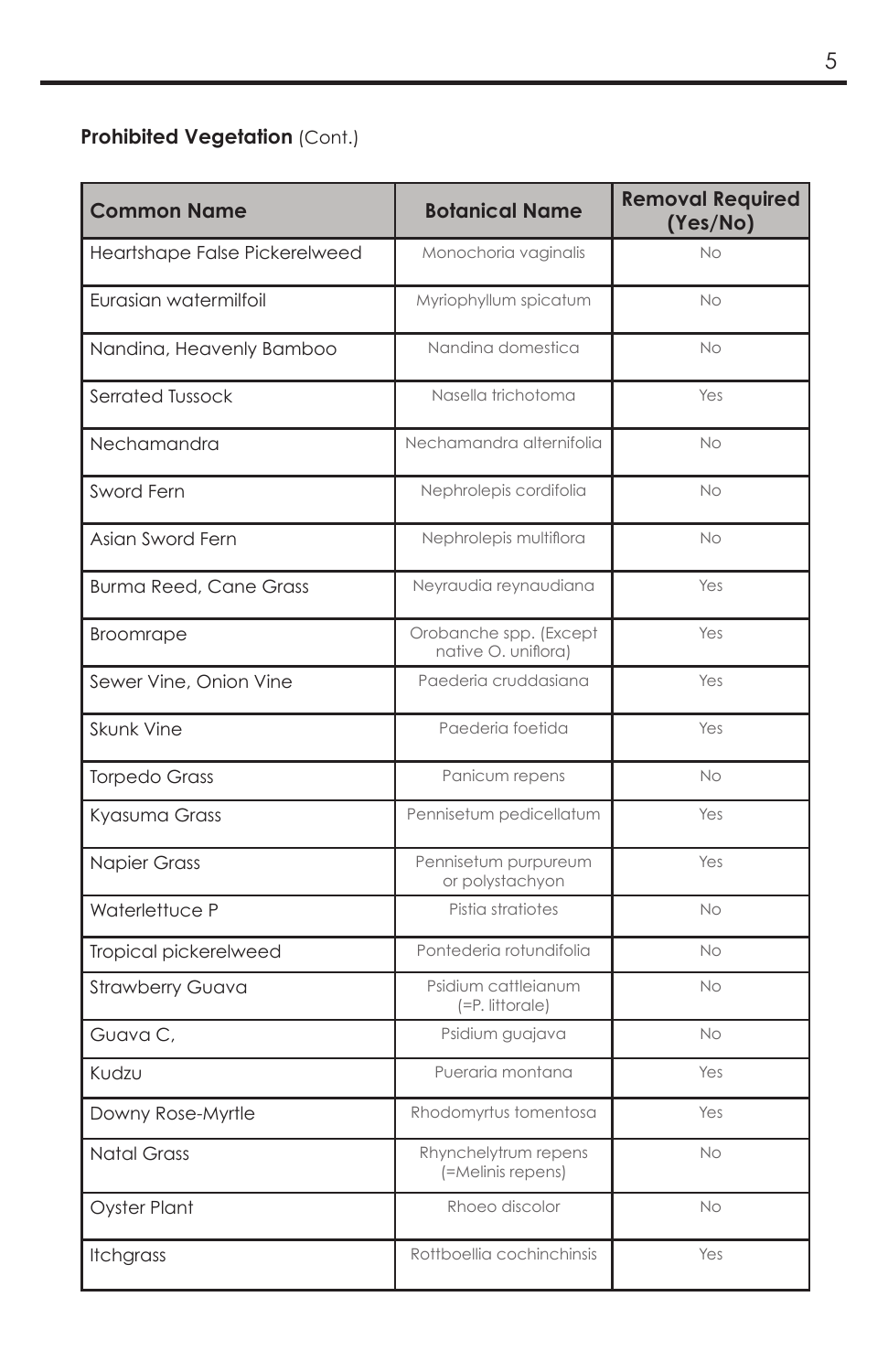| <b>Common Name</b>                        | <b>Botanical Name</b>                                   | <b>Removal Required</b><br>(Yes/No) |
|-------------------------------------------|---------------------------------------------------------|-------------------------------------|
| Mexican Petunia                           | Ruellia tweediana<br>(=R. brittoniana;<br>R. coerulea)  | No                                  |
| Watermoss                                 | Salvinia spp., (excluding<br>S. minima)                 | No.                                 |
| Popcorn Tree, Chinese Tallow Tree         | Sapium sebiferum<br>(=Triadica sebifera)                | Yes                                 |
| Schefflera, Umbrella Tree                 | Schefflera actinophylla<br>(=Brassaia actinophylla)     | No.                                 |
| <b>Brazilian Pepper</b>                   | Schinus terebinthifolius                                | Yes                                 |
| Cassia, Christmas Senna                   | Senna pendula var.<br>glabrata (=Cassia<br>coluteoides) | N <sub>O</sub>                      |
| Wetland Nightshade, Aquatic<br>Soda Apple | Solanum tampicense<br>(=S. houstonii)                   | Yes                                 |
| Turkeyberry                               | Solanum torvum                                          | Yes                                 |
| Tropical Soda Apple                       | Solanum viarum                                          | Yes                                 |
| Exotic bur-reed                           | Sparganium erectum                                      | No                                  |
| Wedelia                                   | Stachytarpheta urticifolia                              | No.                                 |
| Water-aloe, soldier plant                 | Stratiotes aloides                                      | No.                                 |
| Arrowhead Vine                            | Syngonium podophyllum                                   | No.                                 |
| Jambolan (Java) Plum                      | Syzygium cumini                                         | No                                  |
| Incised Halberd Fern                      | Tectaria incisa                                         | No.                                 |
| Seaside Mahoe                             | Thespesia populnea                                      | No                                  |
| White-Flowered Wandering Jew              | Tradescantia fluminensis                                | No.                                 |
| Water chestnut                            | Trapa spp.                                              | No                                  |
| Coat Buttons                              | Tridax procumbens                                       | Yes                                 |
| Para Grass                                | Urochlog mutica                                         | No.                                 |
| Hippo grass                               | Vossia cuspidata                                        | No                                  |